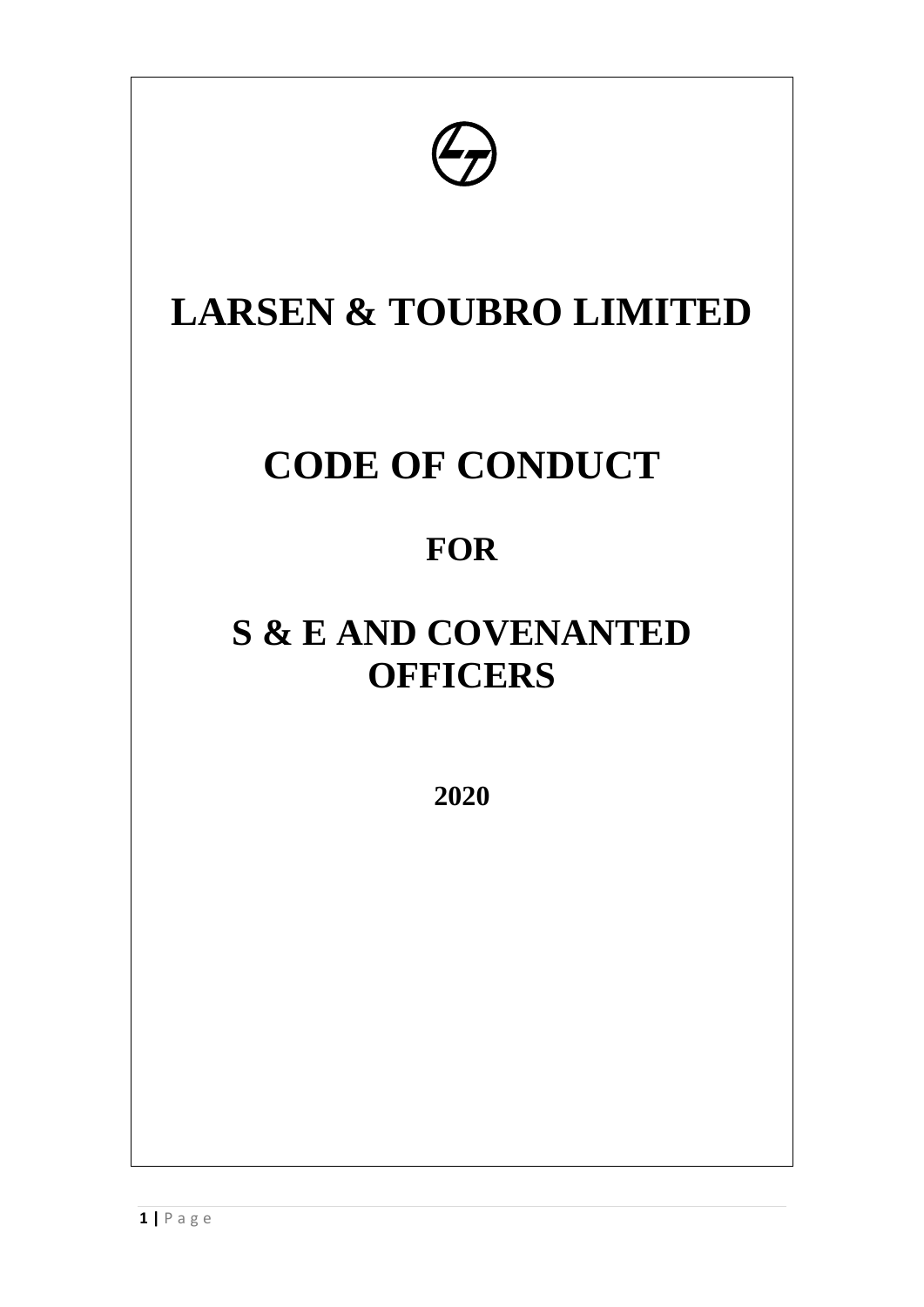## **INDEX**

| I               | <b>PREAMBLE</b>                                                                                       | 3              |  |
|-----------------|-------------------------------------------------------------------------------------------------------|----------------|--|
| $\mathbf{I}$    | <b>APPLICABILITY</b>                                                                                  | 3              |  |
| III             | <b>CODE OF CONDUCT</b>                                                                                |                |  |
| $\mathbf{i}$    | Honesty, Integrity & Ethics                                                                           | 3              |  |
| $\mathbf{ii}$   | <b>Respect for Individuals</b>                                                                        | 3              |  |
| iii)            | Customer Need & Stakeholder Value                                                                     | $\overline{4}$ |  |
| iv)             | Fair Competition and Anti-trust                                                                       | 5              |  |
| V)              | Sharing of Official Information                                                                       | $\overline{4}$ |  |
| vi)             | Maintaining Confidentiality                                                                           | 5              |  |
| vii)            | Dealing in Securities While in Possession of<br><b>Unpublished Price Sensitive Information (UPSI)</b> | 5              |  |
| viii)           | Professional Engagement & Public Advocacy                                                             | 6              |  |
| ix)             | Use of Company Assets & Brand Logo                                                                    | 6              |  |
| $\mathbf{x})$   | <b>Intellectual Property</b>                                                                          | 8              |  |
| xi)             | Social Media Code of Conduct                                                                          | 8              |  |
| xii)            | Use of Information Technology                                                                         | 10             |  |
| xiii)           | Working Environment & Dress Code Policy                                                               | 10             |  |
| xiv)            | Environment, Health & Safety (EHS)                                                                    | 10             |  |
| $\bf{X} \bf{V}$ | <b>Respect for Human Rights</b>                                                                       | 11             |  |
| xvi)            | Sustainability                                                                                        | 11             |  |
| xvii)           | <b>Corporate HR Policy</b>                                                                            | 11             |  |
| xviii)          | Risk Management Framework Including Tax Risk<br><b>Management Policy</b>                              | 12             |  |
| xix)            | <b>Prohibited Items</b>                                                                               | 12             |  |
| XX)             | Anti-bribery                                                                                          | 12             |  |
| xxi)            | <b>Gift Policy</b>                                                                                    | 13             |  |
| xxii)           | <b>Information Security</b>                                                                           | 13             |  |
| xxiii)          | And Finally                                                                                           | 14             |  |
| IV              | <b>MECHANISM FOR IMPLEMENTATION</b><br><b>AND MONITORING</b>                                          | 14             |  |
| $\mathbf{V}$    | <b>ECOM DISCLOSURE</b>                                                                                | 14             |  |
| VI              | <b>REVIEW &amp; AMENDMENT</b>                                                                         | 14             |  |
| <b>VII</b>      | <b>NON - COMPLIANCE</b>                                                                               | 14             |  |
| <b>Annexure</b> | <b>MATRIX - AUTHORITIES FOR BREACH REPORTING &amp;</b><br><b>CLARIFICATIONS / SEEKING PERMISSIONS</b> |                |  |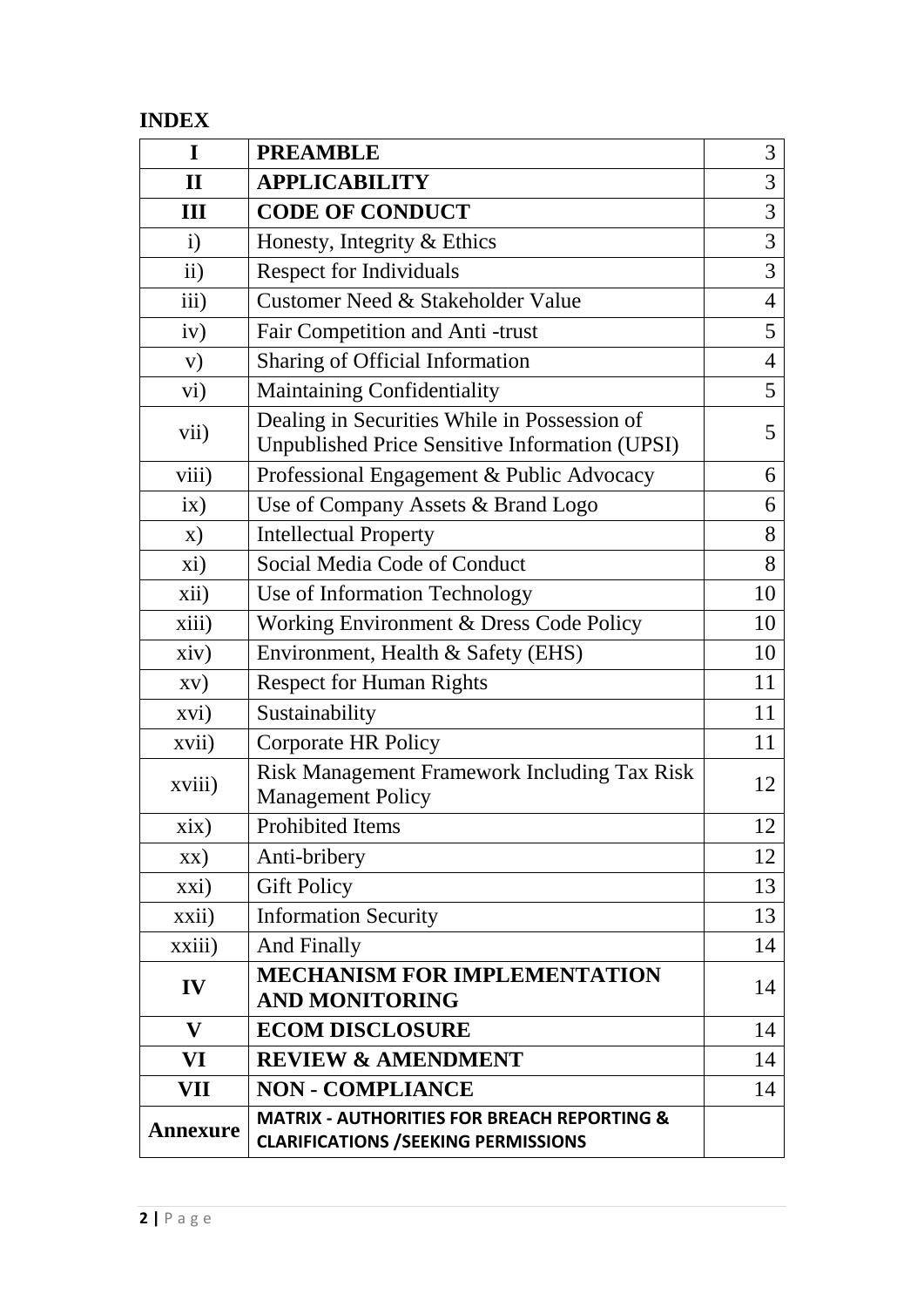## **I. PREAMBLE**

- L&T is a professionally managed Indian multinational, committed to total customer satisfaction & enhancing stakeholders' value.
- The Company's philosophy on corporate governance is built on a rich legacy of fair & transparent governance & disclosure practices. This includes respect for human values, individual dignity, & adherence to honest, ethical & professional conduct. "L&T-ites" are guided by the vision statement & values mentioned therein for the success & reputation of L&T.

## **II. APPLICABILITY**

This Code of Conduct is applicable to all Supervisory, Executive, Covenanted and equivalent grades of Larsen & Toubro Limited and its group of Companies.

The Board Members, Executive Directors and Senior Managerial Personnel (Senior Officers) will continue to be governed by the Code of Conduct signed by them.

## **III. CODE OF CONDUCT**

#### *i). Honesty, Integrity, Ethics*

All L&T-ites shall act in conformity with professional standards of personal integrity, honesty & ethical conduct, especially when on Company's business, at Company sponsored events, or when representing the Company.

Ethical conduct is one that is free from fraud & deception and includes actual or potential conflicts of interest between personal advantages as against organization's needs and/or values.

#### *ii). Respect for Individuals*

Our success can be achieved only when we treat everyone, both within and outside our Company, with respect. Respect in the workplace, along with individual excellence and collaborative teamwork, is how we will accomplish our goals.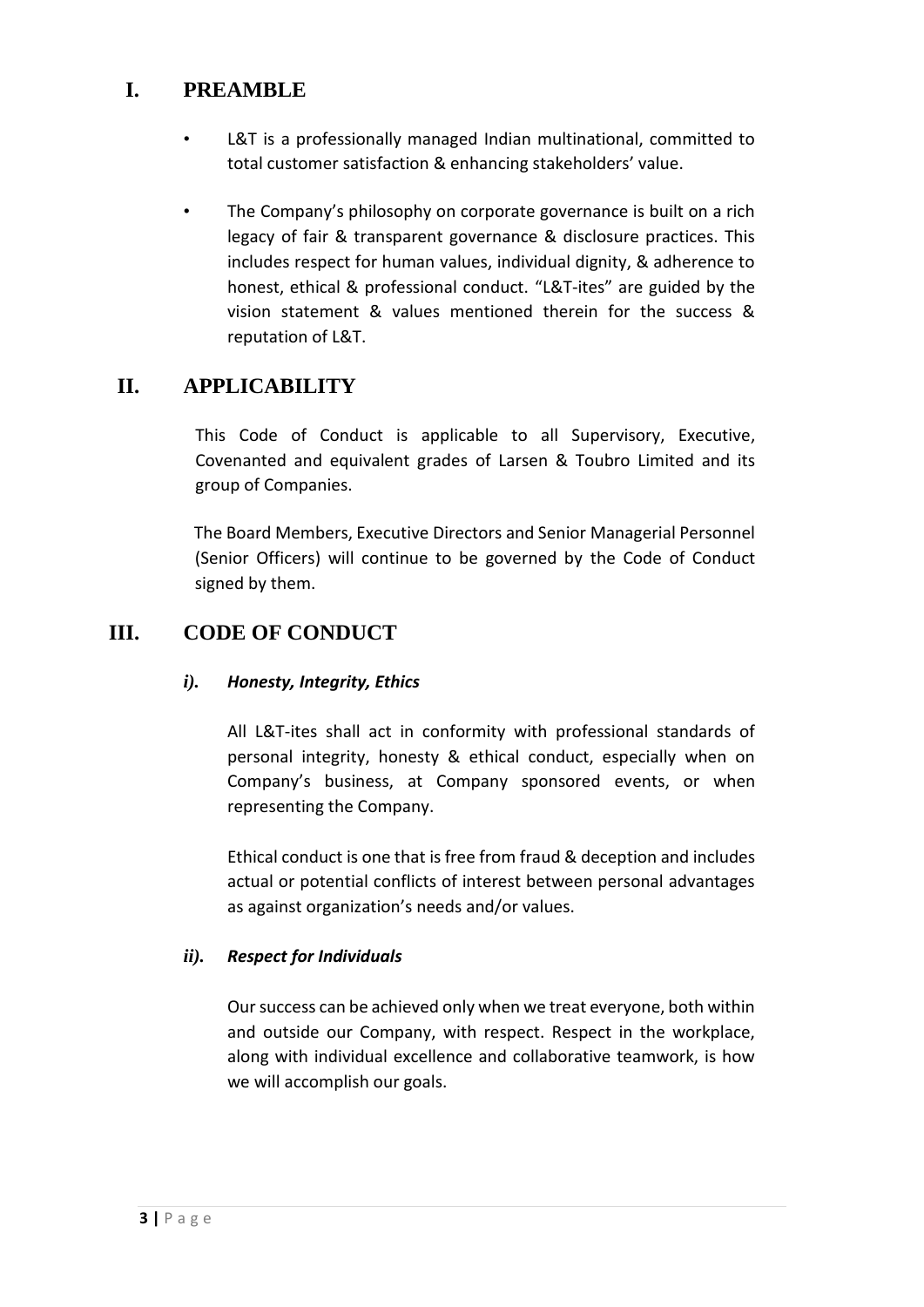L&T-ites shall treat their colleagues & business associates with dignity & respect, irrespective of caste, creed, gender, religion/region, nationality, appearance or any disability.

Superiors shall encourage their subordinates/colleagues to express their professional views in meetings / discussions, candidly and without fear. Feedback on performance will be provided as far as possible in private. They shall treat them with equity & fairness.

L&T-ites shall not use abusive or offensive language, tone or gesture with their colleagues or business associates. Superiors shall not insult/demean their subordinates.

L&T-ites shall commit to create an environment which is free of any type of sexual harassment & abide by the Policy for Protection of Women's Rights at the Workplace. Every employee shall strive to protect women employees' from any act of sexual harassment.

The Provisions of the relevant law, rules and norms regarding the Sexual Harassment of Women at Workplace have become contextually very relevant in today's time. It is very important for every male employee to exercise diligence in drawing the line with respect to professional interactions with female employees. Maintaining decorum and ensuring that the employee is not exposed to complaints is important, for which it is the responsibility of each male employee to be fully aware of the provisions of the relevant law and repercussions of violations. It is the responsibility of the employee concerned to familiarize himself with the relevant law as applicable.

The details of the relevant law as applicable in India are in the link below

Please click [here](https://lntscapenew.ltindia.com/sites/HODepartments/HR/SitePages/HOGeneralPolicies.aspx?RootFolder=%2Fsites%2FHODepartments%2FHR%2FHOHRPolicies%2FPolicy%20for%20Protection%20of%20Women%27s%20Rights%20at%20Workplace&FolderCTID=0x0120D52000CDF95019D0300340B77D421D1E15366B&View=%7B1147A8C6-B266-42FF-ABB9-28A15618B65B%7D) for the policy

#### *iii). Customer Need and Stakeholder Value*

L&T-ites are passionate about meeting customers' needs and delivering to stakeholders. L&T-ites shall:

- $\checkmark$  Demonstrate a passion for understanding and meeting the needs of customers and stakeholders
- $\checkmark$  Shall be fair, professional and transparent in its dealings with the customers and stakeholders.
- $\checkmark$  Take active responsibility for the quality of service we provide to customers and stakeholders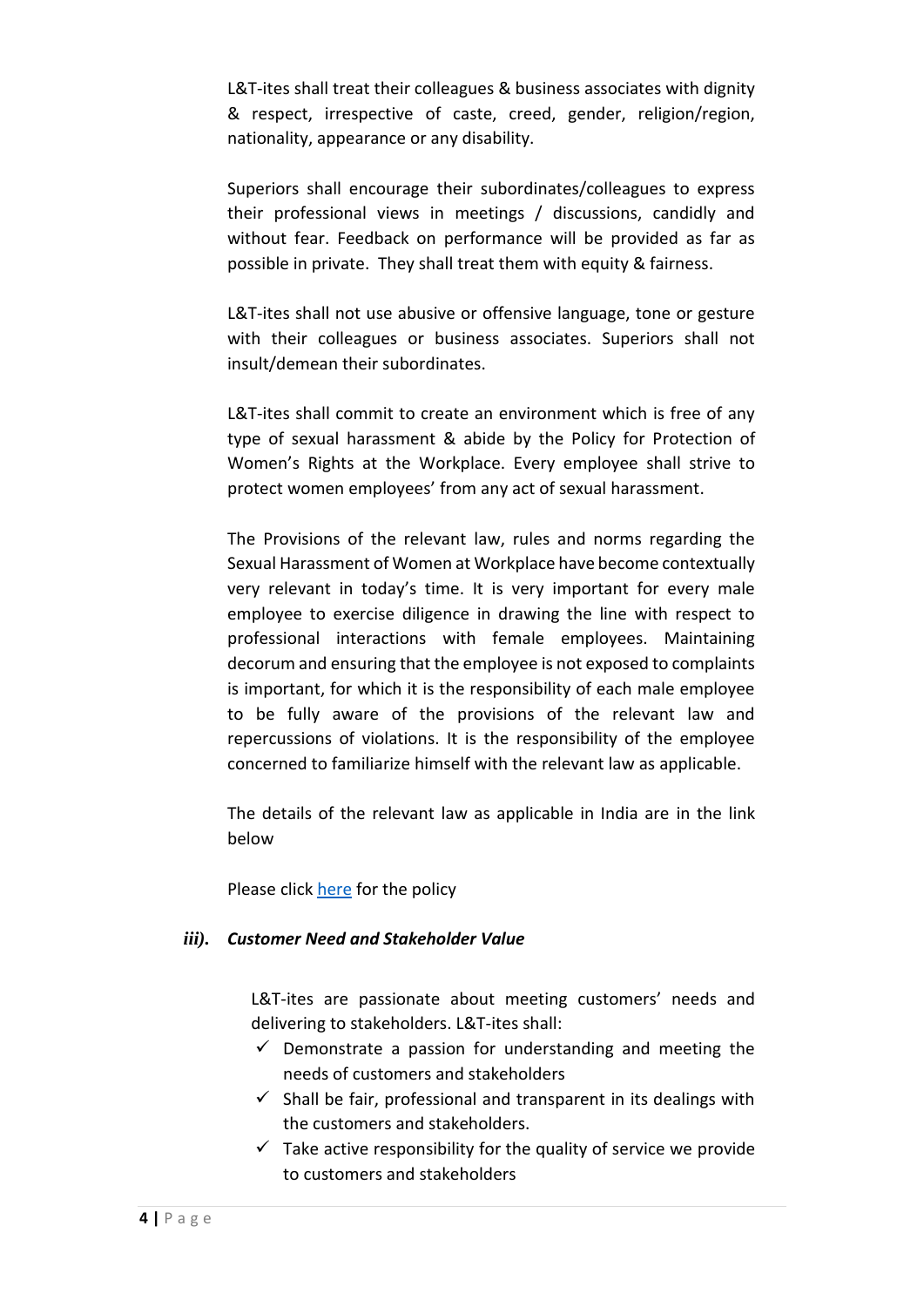- $\checkmark$  Are open to change and readily implement better ways of doing things
- $\checkmark$  Have high performance expectations and a mindset of excellence
- $\checkmark$  be innovative in identifying new opportunities and approaches for our customers, stakeholders and ourselves
- $\checkmark$  respect customers' right to privacy in relation to their personal data
- $\checkmark$  Comply with all data privacy laws that prescribe how to responsibly collect, store, use, share, transfer and dispose of personal information, and strive to comply with those laws everywhere the Company operates.

#### *iv). Fair Competition and Anti-trust*

Company believes fair and open competition benefits customers, stakeholders, and society as a whole. Company supports the development and operation of competitive open markets and the liberalisation of trade and investment in each country and market in which we operate.

L&T-ites shall not enter into any activity constituting anti-competitive behaviour such as abuse of market dominance, collusion, participation in cartels or inappropriate exchange of information with competitors. L&T-ites shall collect competitive information only in the normal course of business and obtain the same through legally permitted sources and means.

#### *v). Sharing of Official Information*

L&T-ites shall not divulge or communicate in any manner sensitive/confidential information to third parties, except when authorized to do so for business reasons. Company's Policy Guideline on Designated Spokespersons authorized for communicating to the media in this regard, shall be strictly followed.

L&T-ites shall not speak ill about the organization to any external agency which would tarnish the image of the organization.

Similarly, L&T-ites shall desist from indulging in rumour mongering/loose talks, about the organization that is detrimental to the Company's interest.

Please clic[k here](https://lntscapenew.ltindia.com/sites/HODepartments/HR/HOHRPolicies/Communication%20Risk%20Management.pdf) for the policy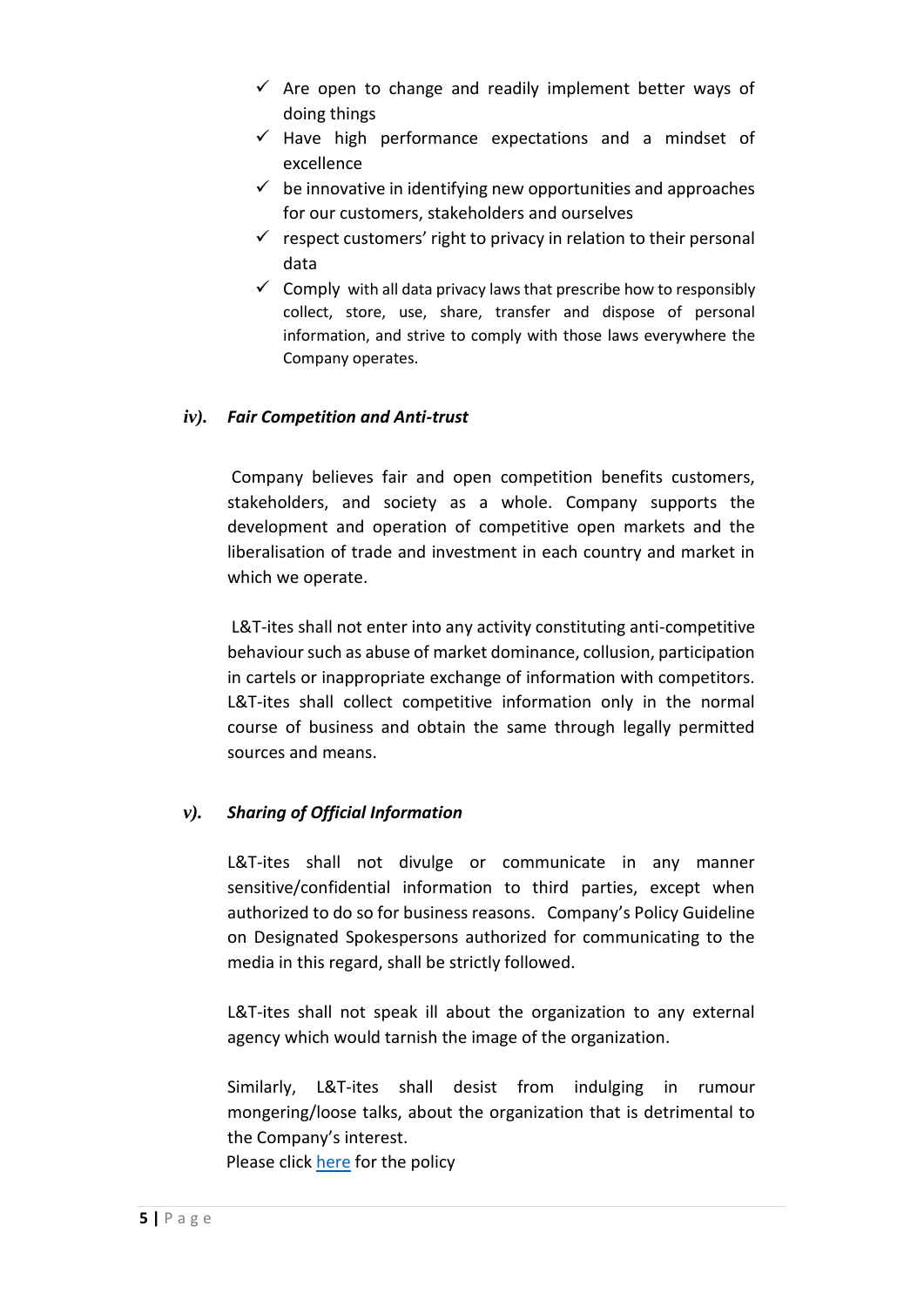#### *vi). Maintaining Confidentiality*

In addition to the above, the employees shall maintain the integrity of internal communications. Care shall be taken to mitigate various risks emanating out of communication such as misrepresentation of facts/ events, leakage of price sensitive information, unfavourable reports on developments in the Company and inconsistent communication at the times of crisis. The contents of all the internal & external communications shall conform to the guidelines of Communication Risk Management Policy issued jointly by the Corporate Brand Management & Communication Department and Corporate Risk Management.

Please click [here](https://lntscapenew.ltindia.com/sites/HODepartments/HR/HOHRPolicies/Confidentiality%20Policy.pdf?d=we97974d8963b4b808306ce68ad59005b&Source=https%3A%2F%2Flntscapenew%2Eltindia%2Ecom%2Fsites%2FHODepartments%2FHR%2FSitePages%2FHOGeneralPolicies%2Easpx) for the policy

The employees and personnel of L&T Group may in the course of their employment and engagement, become aware of and possess information of L&T Group or third parties disclosed to the L&T Group that is not generally known. This may include information which if disclosed could jeopardize the interests of the L&T Group.

As an HR process the Company conducts Development Centre (DC) regularly to assess leadership potential. The participants in these centres will be expected to maintain utmost confidentiality with respect to the content, material received in the DC's and conduct themselves with the highest sense of professional ethics.

Hence as per the Confidentiality policy, all the employees have been entrusted with the duty to keep such information strictly confidential and use it only for proper purposes in accordance with the law. This would apply during the course of employment as well as post separation.

Please click [here](https://lntscapenew.ltindia.com/sites/HODepartments/HR/HOHRPolicies/Communication%20Risk%20Management.pdf) for the policy

### *vii). Dealing in Securities While in Possession of Unpublished Price Sensitive Information (UPSI)*

Every employee will be considered as an 'INSIDER' under the provisions of the SEBI (Prohibition of Insider Trading) Regulations, 2015 as amended in 2018. As an Insider, it is the duty of the employee not to deal in or advocate trade in securities (eg. equity shares / preference shares / derivatives) of the Company when in possession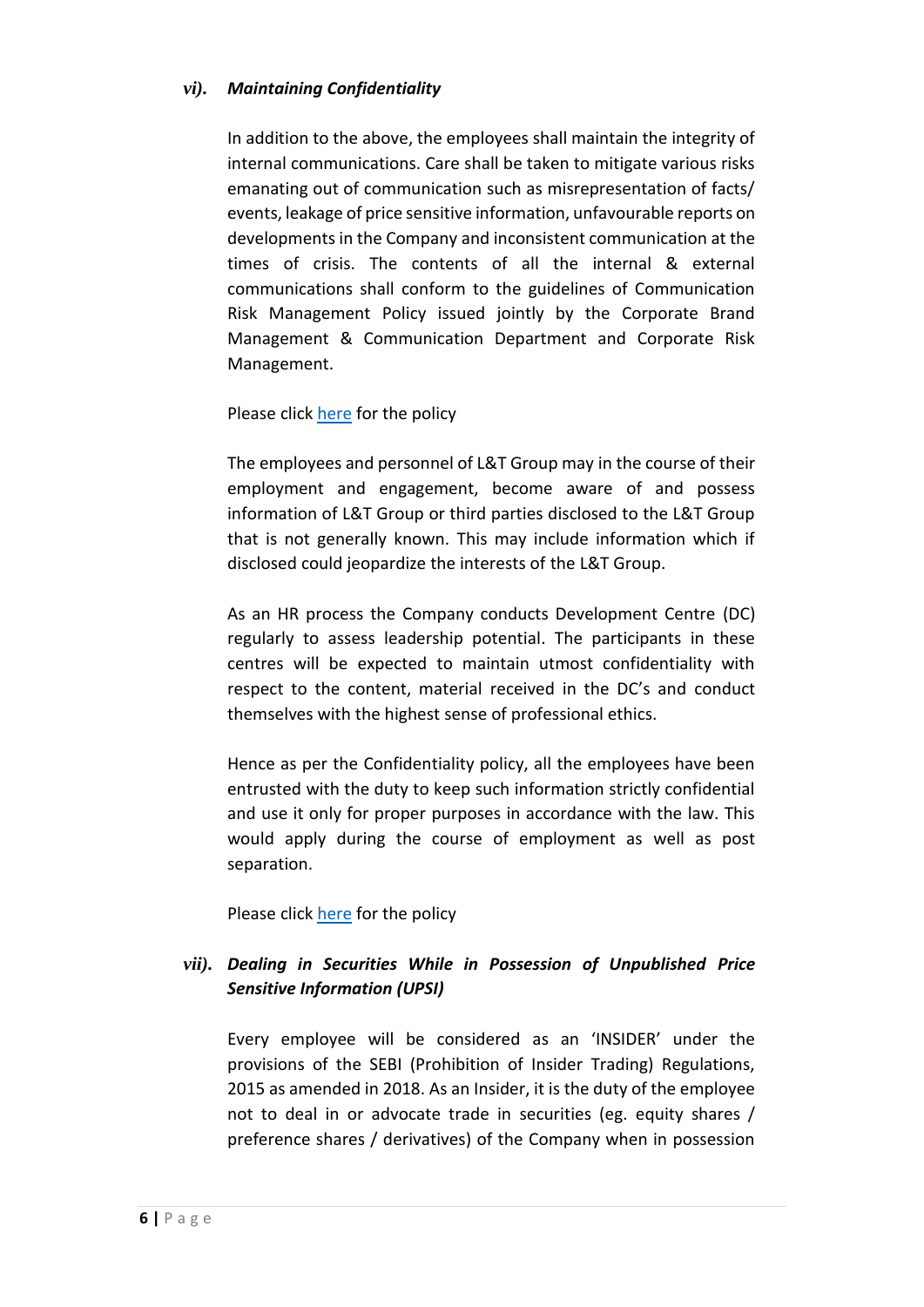of any UPSI and till such time the information comes in the public domain.

The onus will be on the employee to demonstrate that he / she was not in possession of UPSI at the time of dealing in securities.

Please click [here](https://lntscapenew.ltindia.com/sites/HODepartments/HR/_layouts/15/WopiFrame.aspx?sourcedoc=%7b1CF77ECF-BFB6-42D7-8A76-767278A122FB%7d&file=L%26T%20Securities%20Dealing%20Code.pdf&action=default) for the circular on prevention of insider trading along with the L&T Securities Dealing Code and the SEBI (PIT - Prohibition Of Insider Trading) Regulations.

#### *viii). Professional Engagement & Public Advocacy*

L&T-ites are encouraged to associate themselves with activities of professional bodies/fora to enrich their knowledge and also help in building organization's image.

The government is an important stakeholder in our business and we therefore engage with it through multiple business forums and trade organisations. We shall engage with the government and regulators in a constructive manner in order to promote good governance. Our senior executives are active members of industry bodies that participate in the development of public policy that addresses issues affecting industry, business, products and customers. However, such engagement should not result in dereliction of duty or in discrediting the organization's image/reputation or abuse of organization's resources.

#### *ix). Use of Company Assets & Brand Logo*

L&T-ites shall not exploit the organizational resources for one's own personal gain/pecuniary advantage. In discharge of official duties, one shall strive for effective and judicious use of resources entrusted to them. Resources include both tangible assets like equipment and facilities etc. or intangible assets like designs, information, software or network with suppliers/customers, etc.

L&T-ites are entrusted with the duty of using the brand logo without modifying the same. All the employees shall abide by the guidelines for Brand applications/usages including on visiting cards. Deviations from the specific logo templates will not be permitted.

Please click here for the policy o[n Brand Marks](https://lntscapenew.ltindia.com/sites/HODepartments/CBMC/BrandManuals/4%20L%26T%20Brand%20Manual%20-%20Brand%20Marks-.pdf) an[d Use of Brand Marks](https://lntscapenew.ltindia.com/sites/HODepartments/CBMC/BrandManuals/6%20L%26T%20Brand%20Manual%20-%20Use%20of%20Brand%20Mark%20External%20Parties.pdf)  [by External Parties](https://lntscapenew.ltindia.com/sites/HODepartments/CBMC/BrandManuals/6%20L%26T%20Brand%20Manual%20-%20Use%20of%20Brand%20Mark%20External%20Parties.pdf)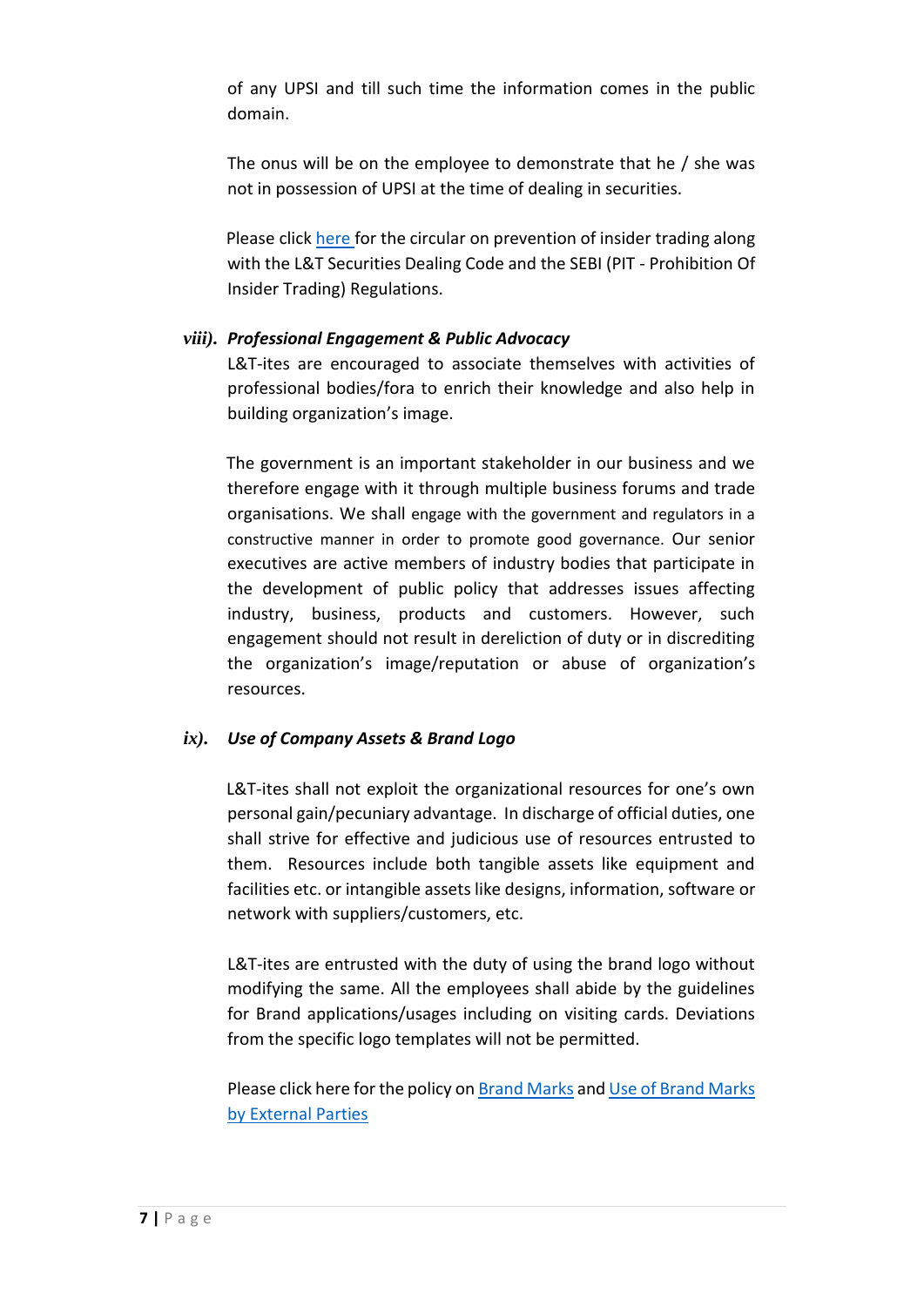#### *x). Intellectual Property*

Company's intellectual property is an invaluable asset that must be protected at all times. L&T-ites shall respect and protect all confidential information and intellectual property of the Company.

L&T-ites shall safeguard the confidentiality of all third party intellectual property and data. L&T-ites shall not misuse such intellectual property and data that comes into their possession and shall not share it with anyone, except in accordance with applicable company policies or law.

L&T-ites shall promptly report the loss, theft or destruction of any intellectual property and data of the Company or that of any third party.

#### *xi). Social Media Code of Conduct*

L&T encourages social media interaction (during the employees' personal time) in an individual capacity and we trust our employees to act responsibly adhering to the policies of the company with respect to messages pertaining to the business and/or brand.

L&T-ites are expected to use social media in the best interests of the Company wherever there is any reference to the Company's name, brand or reputation. Social media interaction includes all digital social platforms and online interaction including interaction on platforms such as LinkedIn/ Facebook / Twitter / YouTube / Snapchat / Blogs or Review platforms / Whatsapp.

- 1. Responsibility:
	- a) Every employee is responsible for what they post. They have to be aware that social media interactions for or an behalf of the Company (intended or unintended) can have legal repercussions that make the Company liable.
	- b) They should not use the L&T logo or trademarks as their display pictures / images
	- c) They should not share information about clients, partners, L&T leadership, L&T Businesses and their performance. They should not be involved in Plagiarism or infringement of any copy right, in the context of any reference made about L&T, its business, products or services.
	- d) They should avoid anonymous postings
- 2. What can be posted on social media:
	- a) Confidentiality of information should be kept in mind. One may share awards/accomplishments pertaining to the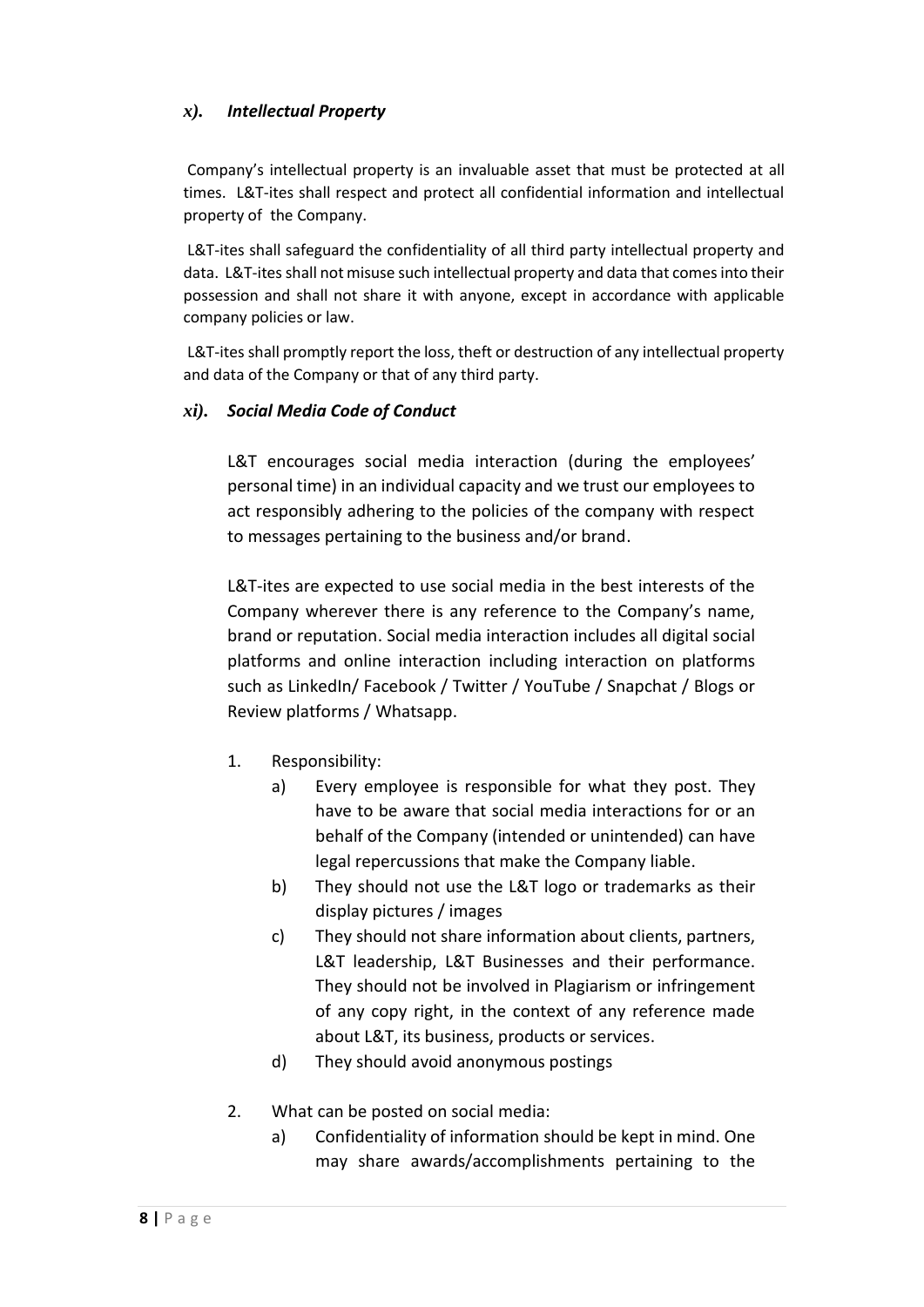company after they become public information. Personal views and perspectives shared in the form of blogs, articles, stories, narrations any form of postings should have a disclaimer that these views are views of the individual and not of the company

- b) One should not share information on or comment on current or former employees, clients, competitors, vendors or suppliers.
- c) One should not share any content that is protected by a third party's copyright. When sharing content created by someone else, due credit should be given to the creator.
- d) One should not film or photograph internal events and post them to social media unless one hasthe authorisation from their department head.
- 3. Tone:
	- a) One should be Respectful. L&T does not condone any abuse and trolling on social media.
	- b) One should use first person (don't use 'we' or 'us') when sharing opinions. It should be made clear that what is shared or said, is representative of one's personal views and opinions only and are not necessarily the views and opinions of L&T.
	- c) One should be proactive and take responsibility in accepting and clarifying controversies(if any) around one's post on social media.
- 4. L&T reserves the right to monitor, edit, forbid, stop or / and filter comments or discussions about the group or companies, employees, clients and the industry, including products and competitors, posted by any employee on the Internet / in Social Media.

If any content violates the L&T Code of Conduct or the Social Media Policy, or the company's Communication Policy, the Group reserves the right to seek clarification, and if required, ask the employee to delete that content.

The Group Social Media Policy is covered under sections 5.11.49 through 5.11.51 of the Brand Manual.

Please click [here](https://lntscapenew.ltindia.com/sites/HODepartments/CBMC/BrandManuals/5-11-1%20L%26T%20Brand%20Manual%20-%20Digital%20Applications.pdf) for the policy.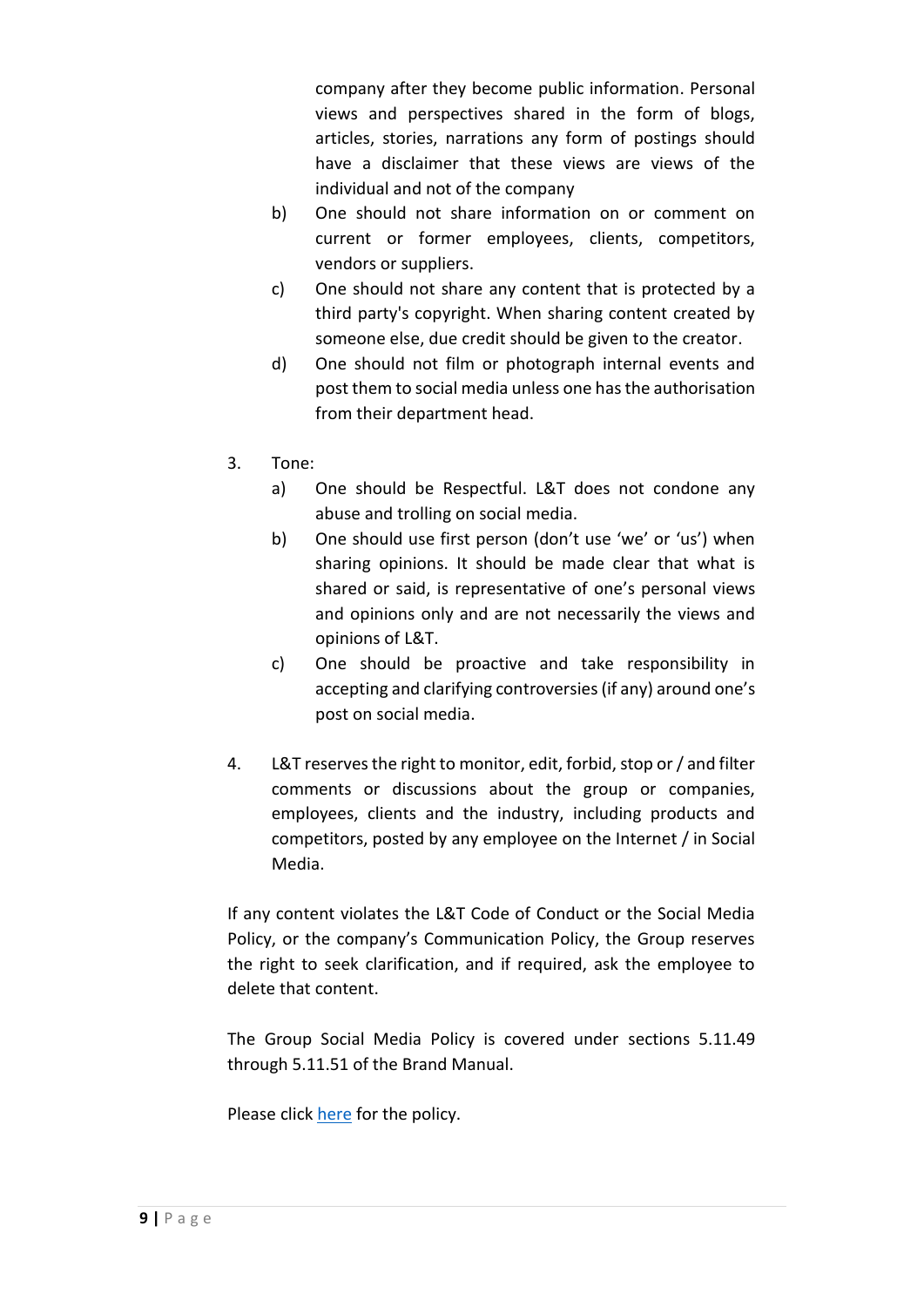#### *xii). Use of Information Technology*

L&T-ites shall judiciously use the Information Technology facilities provided to them. They shall conform to the policy on Information Technology.

The increasing usage of E-mails forms a major portion of the network usage. In order to make the best utilization of the resources and to prevent undesirable fallouts resulting from the use of E-mails, users should comply with the Corporate E-mail usage Guidelines. Please see Corporate E-mail usage policy framed for the proper utilization of the facility.

Please click [here](https://lntscapenew.ltindia.com/sites/HODepartments/Corporate%20IT/DocumentLibrary/ISPolicies/Acceptable%20usage%20Policy%20for%20LT%20-%20Version%202.0.pdf) for the policy

#### *xiii). Working Environment & Dress Code Policy*

L&T-ites shall not engage in any activity that is likely to result in disturbing peace & harmony in the workplace or engage in activities that are likely to create tension, bitterness or confusion in the minds of colleagues.

Superiors shall endeavour to create a climate in ensuring the above.

All L&T-ites are expected to follow the dress code policy in order to project a professional image through attire and bearing.

Please click [here](https://lntscapenew.ltindia.com/sites/HODepartments/HR/HOHRPolicies/Dress%20Code.pdf) for the policy

#### *xiv). Environment, Health & Safety (EHS)*

Safety is the core component of a Company's responsibility; it is also the foundation of its long-term viability. Company is committed to the safety and health of employees. Company believes that all injuries and occupational illnesses are preventable. Company has a commitment to zero injuries in the workplace.

L&T-ites shall endeavour to create a safe working environment by following the policies and procedures as laid down in the Corporate Environment, Health & Safety Management Systems framework.

Towards this, all the employees shall:

- a) Incorporate EHS considerations in all business decisions
- b) Ensure compliance to statutory and other requirements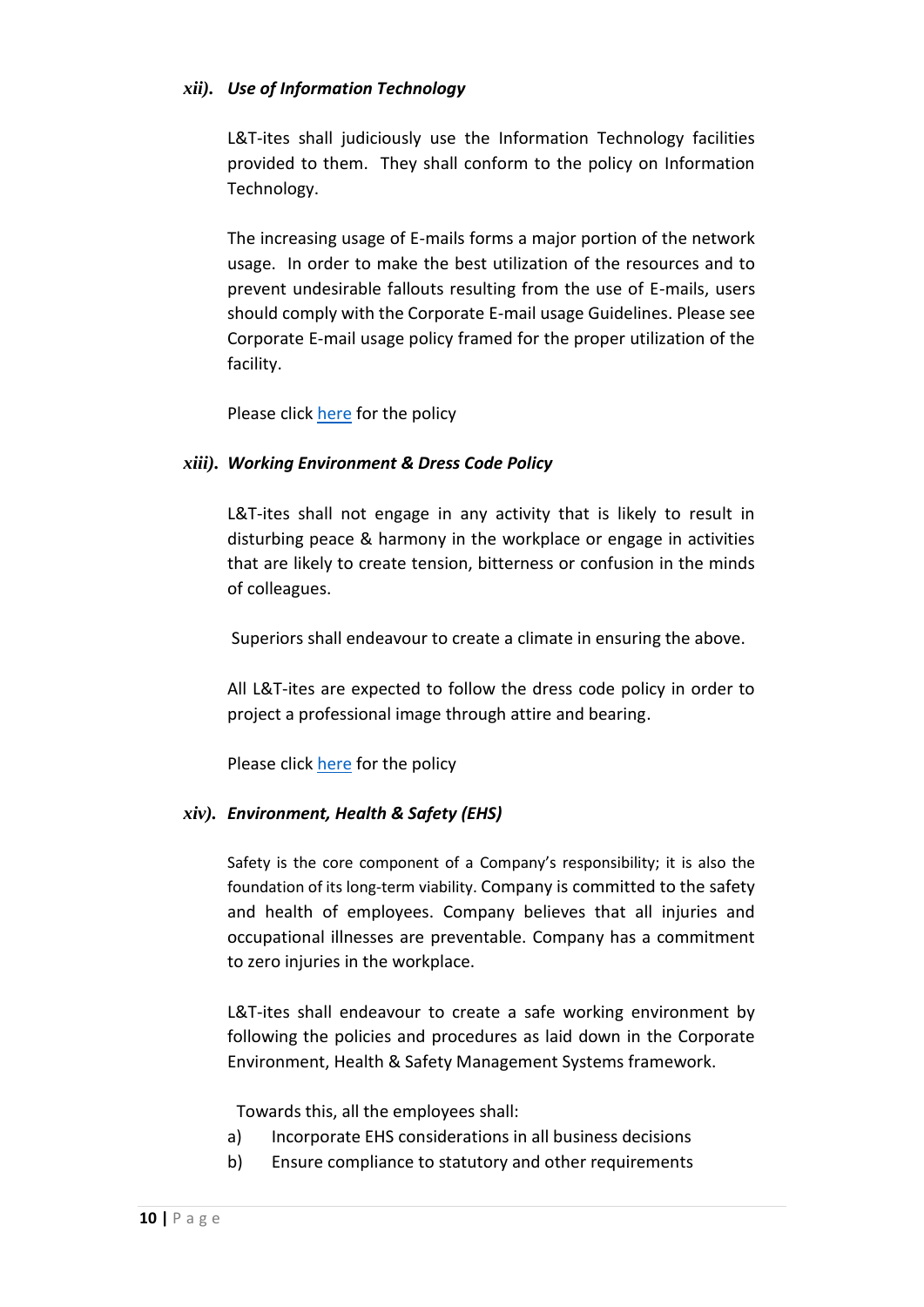- c) Prevent adverse environmental impacts and occupational health and safety risks
- d) Conserve natural resources, minimize waste generation and environmental emissions
- e) Impact structured training for employees and stakeholders for effective EHS performance
- f) Encourage communication, consultation and collaboration with all the stakeholders

L&T-ites shall strive to keep ones' own place and surrounding workplace clean and hygienic.

Please click [here](http://www.larsentoubro.com/corporate/sustainability/corporate-policies/) for the policy

#### *xv). Respect for Human Rights*

The Company respects human rights everywhere it works and while doing business with others. The Company does not employ children at the workplaces. The Company also does not use forced labour in any form.

#### *xvi). Sustainability*

L&T-ites are committed to fulfilling our economic, environmental and social responsibilities while conducting business. All the L&T-ites shall strive to conserve natural resources, and achieve sustainable growth, through a culture of trust and care.

Please click [here](http://www.larsentoubro.com/corporate/sustainability/corporate-policies/) for the policy

#### *xvii). Corporate HR policy*

People are the most valuable resources that contribute towards realizing the dynamic vision of the Company. Hence in consonance with the HR functions, we shall be relentlessly committing ourselves to:

- a) Acquiring, developing and retaining a pool of high-calibre talent
- b) Enabling and empowering our employees to be creative and innovative
- c) Establishing systems and practices for maintaining transparency, fairness and equality
- d) Creating a culture of continuous learning, competitiveness and excellence through change management
- e) Respecting ethics, values and good governance
- f) Provide equal opportunity for growth & development Please click [here](https://www.larsentoubro.com/corporate/sustainability/corporate-policies/) for the policy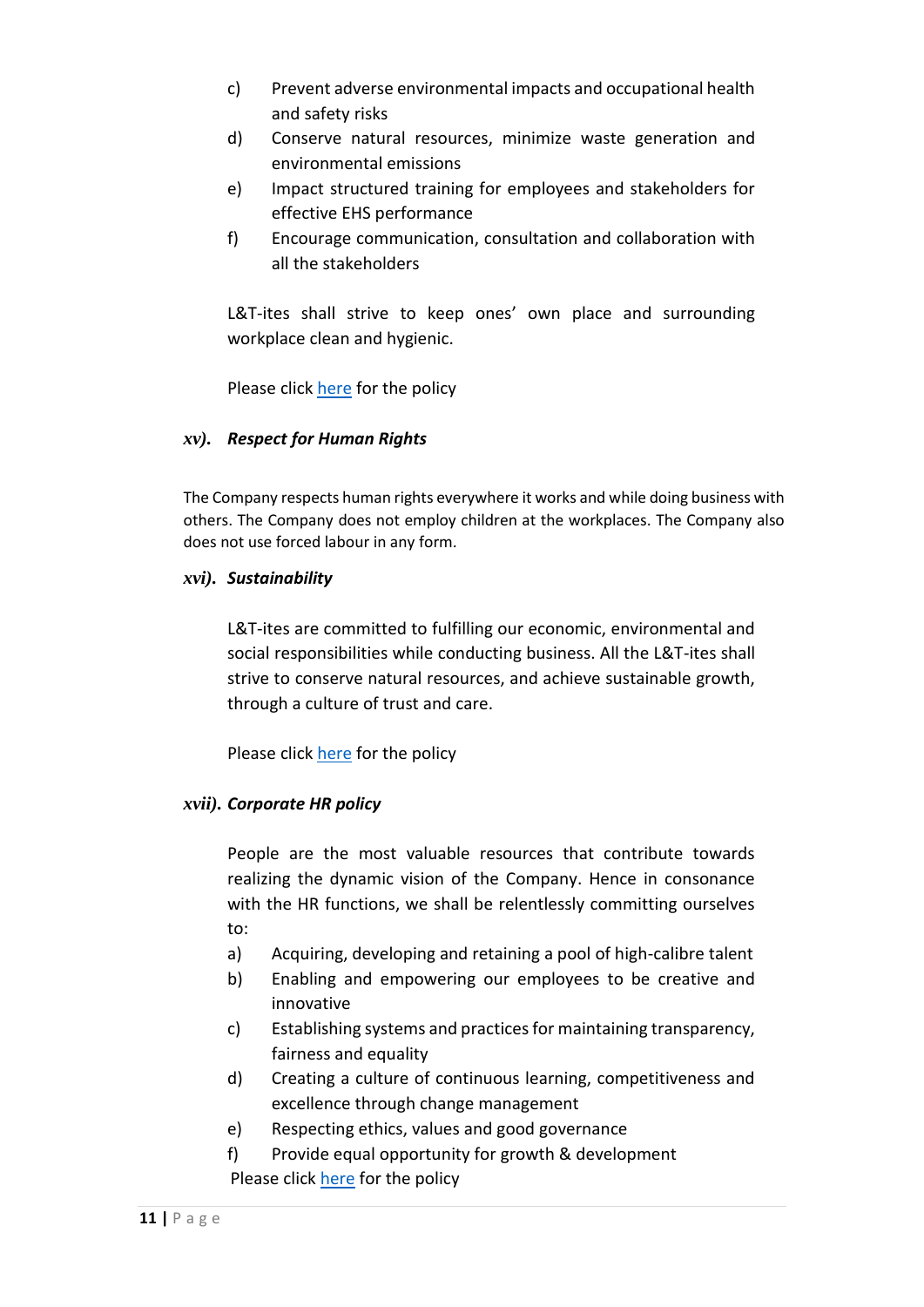#### *xviii).Risk Management Framework Including Tax Risk Management Policy*

The employees must comply with all the laws applicable to the Company, adhere to the Risk Management framework and abide by the Internal Control Guidelines including the Tax Risk Management Policy.

Please click here for the policy on:

[Enterprise Risk Management](https://lntscapenew.ltindia.com/sites/HODepartments/CRM/Risk%20Management%20KS/CRM_Policy/ERM_Policy.pdf) [Internal Controls](https://lntscapenew.ltindia.com/sites/HODepartments/InternalControl/Shared%20Documents/Circular-Corporate%20Policy%20on%20Internal%20Controls.pdf) Risk [Management Policy](https://lntscapenew.ltindia.com/sites/HODepartments/CRM/Risk%20Management%20KS/Corporate%20Functions%20Risk%20Management%20Policy/Tax%20Risk%20Management%20Policy.pdf)

#### *xix). Prohibited Items*

Use, sale, purchase or possession of alchohol/narcotic drugs/arms/weapons by L&T-ites at workplace or when on duty, is prohibited. Smoking is allowed only at designated places.

#### *xx). Anti-Bribery*

L&T-ites should never offer, directly or indirectly, any form of gift, entertainment or anything of value to any government official or commercial partners including customers or their representatives to

- a) Obtain or retain business
- b) Influence business decisions; or
- c) Secure an unfair advantage.

This includes bribes, kickbacks and facilitation payments.

L&T-ites should not accept, directly or indirectly, any form of gift, entertainment or anything of conspicuously high value from existing and potential business partners, vendors or their representatives

This includes bribes, kickbacks and facilitation payments.

Gifts/Honorarium of nominal value accepted or offered on the occasion of festivals, talks for academic sessions, contribution to academic boards etc. will be permitted, as mentioned in 'Gift Policy' below.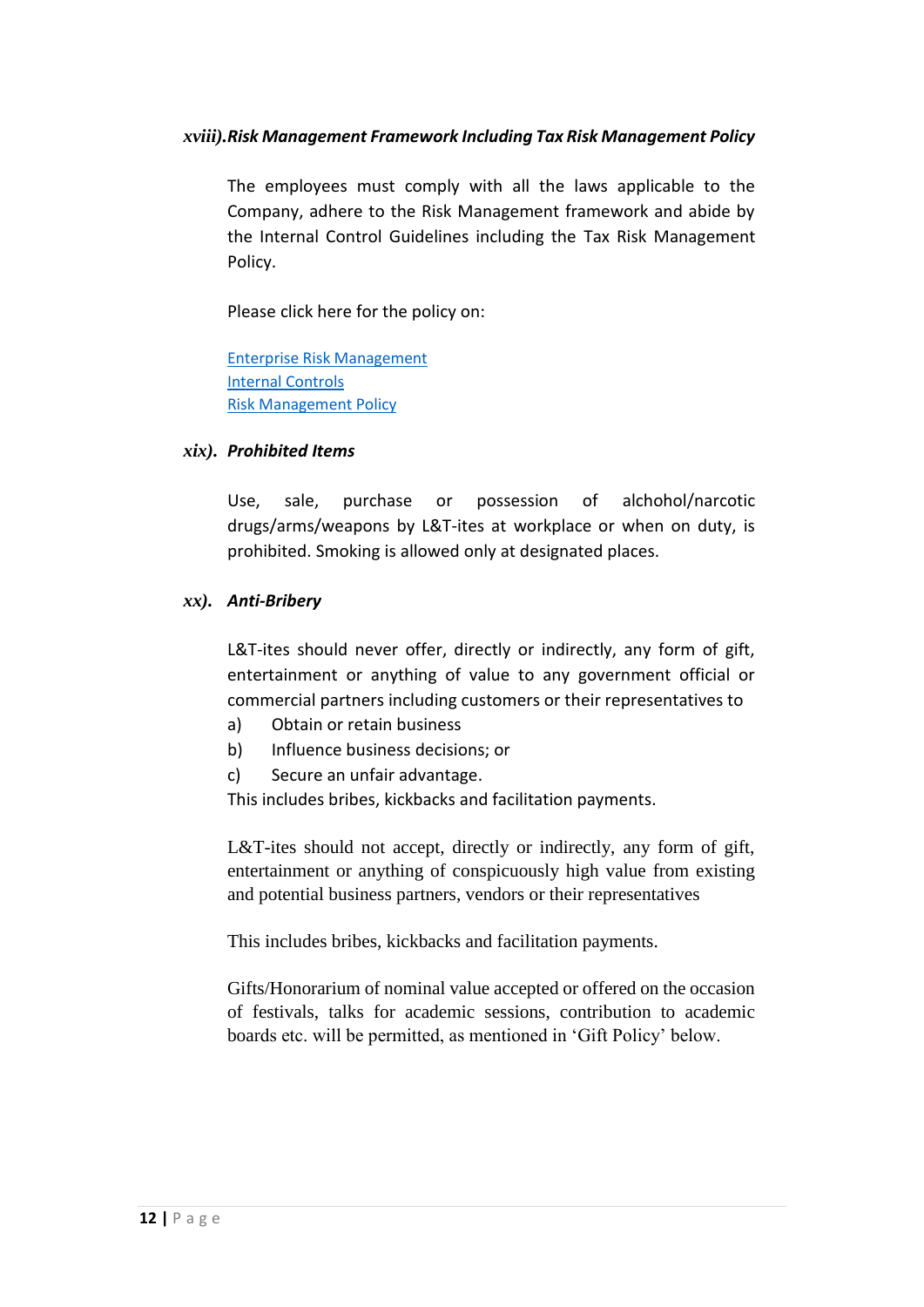#### *xxi). Gift Policy*

A gift is anything of value and would encompass any gratuitous monetary or non-monetary benefit. It includes tangible items such as cash, precious metals, stones, jewelry, art and any of their equivalents, but also intangible items such as discounts, services, loans, favours, special privileges, advantages, benefits and rights that are not available to the general public. A "**gift**" also includes meals, entertainment, hospitality, vacations, trips, use of vacation homes, tickets to sporting or music events, outings, vendor familiarization trips and use of recreational facilities.

L&T-ites are prohibited from offering gifts, hospitality and entertainment or anything else of value, which might influence the decisions of counterparties or Officials in connection with the business of the Company.

L&T-ites are also prohibited from accepting any gifts, hospitality and entertainment, or anything else of value, which might influence their own decisions.

Only Gifts/Honorarium of nominal value accepted or offered on the occasion of festivals, talks, etc. will be permitted under this Policy. Such gifts should comply with local laws and customs (including cultural and religious festivals) and should not be prohibited under applicable law and should not include cash or cash equivalents, gold or other precious metals, gems or stones. L&T - ites may also initiate or become part of occasional business meals or celebratory events and entertainment, etc. in such manner that this policy remains unstained.

#### *xxii). Information Security*

The Information Security Policy sets out the expectations on every employee to safeguard confidential information of the Company and our third parties with the assurance of security, availability, integrity and confidentiality. This policy provides employees with the mandatory directive of safeguarding L&T and its stakeholder's information.

Please click [here](https://lntscapenew.ltindia.com/sites/HODepartments/HR/_layouts/15/WopiFrame.aspx?sourcedoc=%7b2E7795C0-4AF7-4FC6-B33E-272FF1B7EAE2%7d&file=HO%20Information%20Security%20Policy.docx&action=default) for the policy.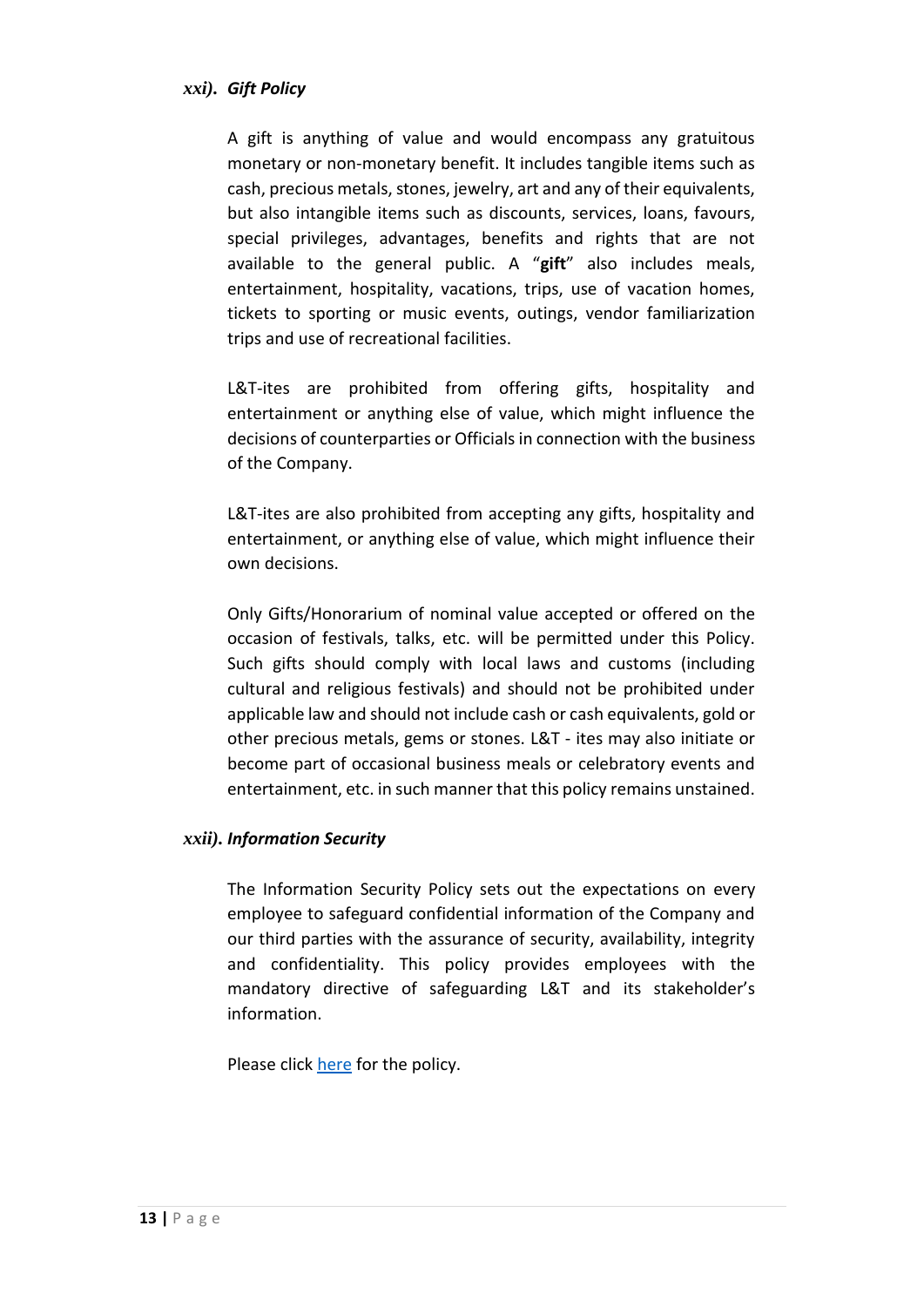#### *xxiii) And Finally*

All L&T-ites besides being good employees, shall endeavor to contribute towards:

- ➢ Development of the Community and Society.
- ➢ Supporting National & Humanitarian Causes.

## **IV. MECHANISM FOR IMPLEMENTATION AND MONITORING**

Approvals / Disclosures under the points mentioned above should be as per the respective policies.

Violations of the Code of Conduct should be reported as per the [Reporting](#page-13-0)  [Matrix](#page-13-0) which is annexed and forms an integral part of the Code of Conduct.

As a practice, any violations should be reported to the  $1<sup>st</sup>$  Level Reporting Authority who shall investigate the same and take necessary action. However, if the violation is by the  $1<sup>st</sup>$  Level Reporting Authority itself, then it should be reported to the 2nd Level Reporting Authority.

In case the Reporting Authority comes to the conclusion that the violation is of a grave nature, the same shall be reported to the Whistleblower Investigation Committee for further action within a reasonable time frame.

The concerned Reporting Authority will give a summary of the violations reported of the Code of Conduct and the action taken thereon on a monthly basis to the IC HR Head who in turn shall provide the same to Corporate HR.

## **V. ECOM DISCLOSURE**

Corporate HR Head will provide a summary of the violations reported of the Code of Conduct and the action taken thereon on a quarterly basis

#### <span id="page-13-0"></span>**VI. REVIEW & AMENDMENT**

The Code shall be reviewed as and when required to ensure that it meets the objectives of the relevant legislation and remains effective. The ECOM has the right to change/amend the Code as may be expedient taking into account the law for the time being in force.

## **VII. NON-COMPLIANCE**:

Non-compliance of the provisions of this Code shall be treated as dereliction and an act of misconduct.

\*\*\*\*\*\*